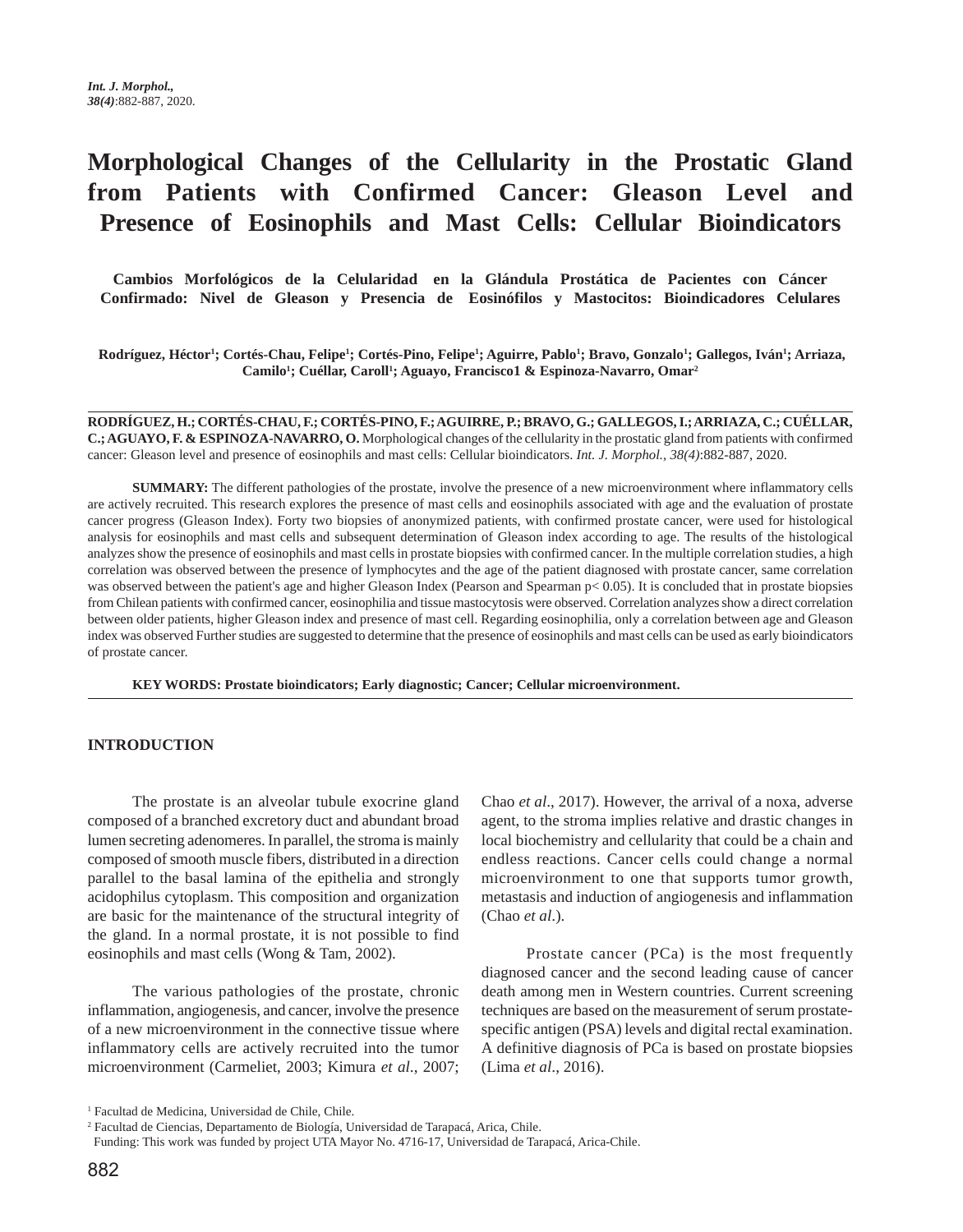Incidence increases with patient age and represents the most important risk factor. PCa is mostly characterized by indolence; however, in a small percentage of cases (3 %), the disease progresses to a metastatic state. To date, the most important issue concerning PCa research is the difficulty in distinguishing indolent from aggressive disease (Pin *et al*., 2013).

For the development of prostate cancer, genetic, environmental, and other factors have been mentioned. However, age seems to be one of the most determining factors, varying the state of progress and degree of malignancy of the disease according to the patient's age. The degree of cancer progression is defined according to the histological morphometric analysis (biopsy), where the degree of tumor differentiation of the glandular and connective tissues is estimated (Pin *et al*.).

Aging is a complex process characterized by an immunosenescence, which has a significant adverse effect on the remodeling or differentiation of immune system cells. It is possible to describe inflammation as one of the main causes of age-related deterioration and differentiation of immune system cells, which participate with an important role in the development of age-related diseases (McEllistrim *et al*., 2017).

Mast cells are recognized cells in cancerous tissues and very poorly in normal tissues, have a phenotypic heterogeneity associated with their enzymatic characteristics, and their finding in confirmed cancer biopsies allows their presence to be associated with tumorigenesis and prognosis. The activation of ion channels; as well as the release of inflammatory mediators such as histamine, proteases (serine), leukotrienes, heparin, serotonin and purinergic signaling, would be a set of cellular and tissue processes that would alter the microenvironment and endogenous homeostasis constituting a conducive network to trigger a process of oncogenicity (Globa *et al*., 2014; Gao & Jacobson, 2017).

The action of eosinophils develops given the versatility of their functions in tissues and can act as macrophages, antigen-presenting, and lymphocyte activating cells (Akuthota *et al*., 2008). Evidently, eosinophils participate through modulation of the innate and adaptive immune response, interacting with mast cells and T cells, that together regulate the immune response and inflammatory status (Hogan *et al*., 2008).

Although very little is known about the direct or indirect regulatory relationships of the development of carcinogenesis in the human prostate, the involvement of eosinophils in various septic and non-septic inflammatory processes is clear, although not their progress towards cancer.

Currently, there is evidence that significantly relates to the inflammatory process to the development of cancer. Inflammation can play potentially dichotomous roles (pro and anti-tumorigenic) depending on the nature and cellular composition of the immune response (Sfanos *et al*., 2014).

The present investigation explores the tissue characterization of the presence of mast cells and eosinophils associated with age and the evaluation of prostate cancer progress (Gleason index).

## **MATERIAL AND METHOD**

Forty-two biopsies of patients with confirmed prostate cancer, fixed in formalin and embedded in paraffin, were used for histological analysis and to determine the Gleason index. Samples were collected at "biopsy bank" from San Borja Arriarán Hospital and "biopsy bank" from José Joaquin Aguirre Hospital of Santiago, Chile. In access to biopsies, the corresponding protocols were followed (Rodríguez *et al*., 2015; Ministerio de Salud, 2015). The samples were obtained and processed prior to the anonymization of the individuals (Data Bank Unit, according to CEIMS protocols, 2015). From the pathological certificate, prior to its anonymization, information on the age and diagnosis of prostate cancer was obtained with its minor, major, and total Gleason evaluations (Gleason index) for each patient. The surgical biopsy samples were fixed in 10 % formalin buffered in phosphate saline solution pH 7.2, having been maintained for a minimum period of 48 hours. Later in the Morphology laboratory, the samples were processed by routine histological techniques. From each of the biopsies, 5  $\mu$ m thick sections were obtained in strips of 10 sections, which were placed on high adhesion slides. Subsequently, the sheets were subjected to histological techniques of aqueous staining with 1 % Toluidine Blue, for the evaluation of mast cells and metachromasia (Sridharan & Shankar, 2012). For the staining of tissue eosinophils, the technique was used based on Giemsa and methylene blue dyes, and subsequently observed and quantified under an optical microscope. All observations were made with a 40x objective (field diameter of 0.17 mm<sup>2</sup>). Quantifications of 100 fields were made per biopsy and per patient (individual average), of which an average was obtained that was tabulated together with the other variables considered: Age and Gleason index.

**Statistic Analysis.** Both cellular variables, mast cells and eosinophils were analyzed by the Kolmogorov-Smirnov test procedures to analyze whether they corresponded to normal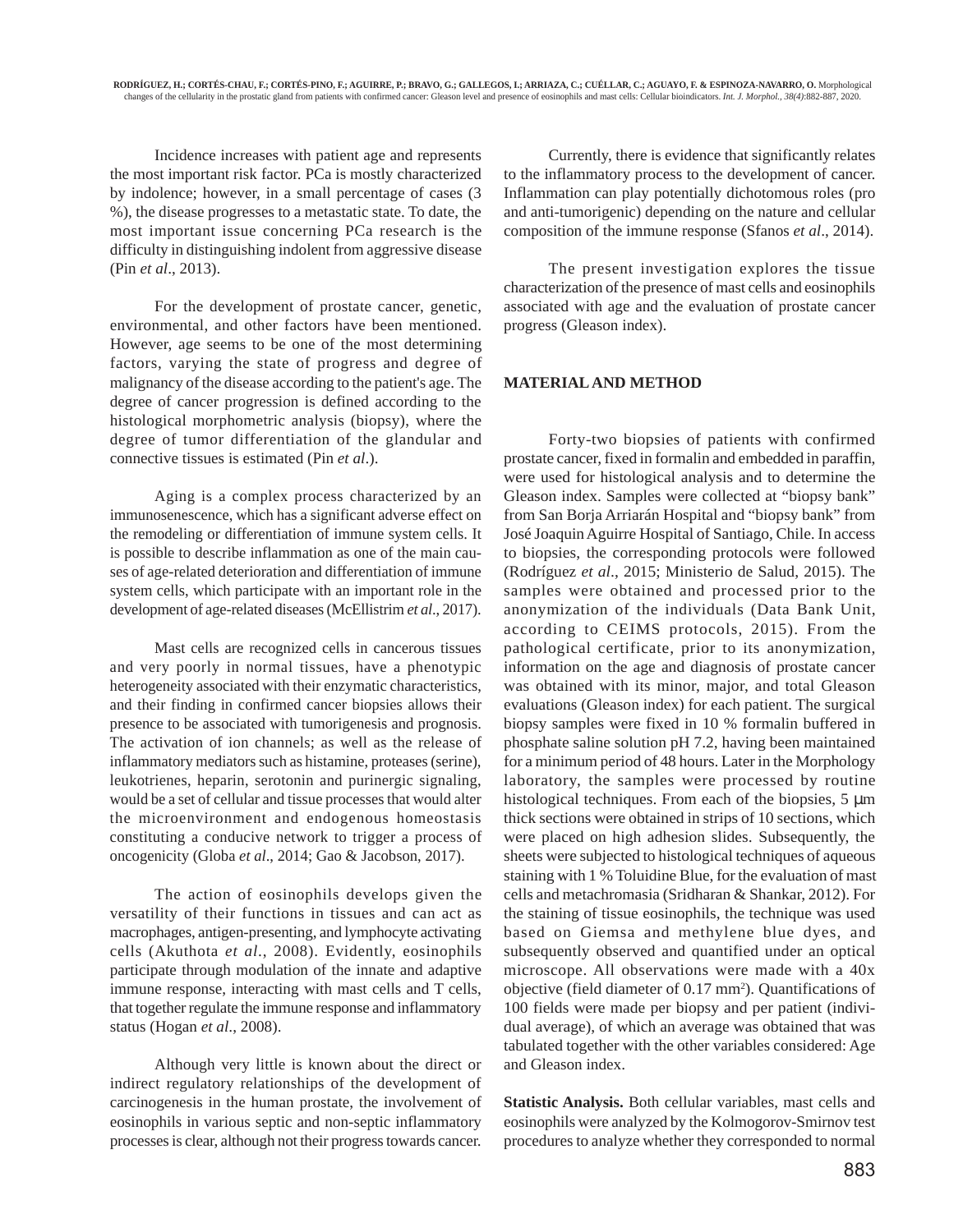or non-normal distribution variables. Then, a correlation type relationship analysis was carried out using the Pearson and Spearman coefficients, always considering values of  $p < 0.05$ and p< 0.01, respectively. A multiple correlation study was developed for all the variables considered.

# **RESULTS**

The prostate is classified as a tubular-acinar gland with broad lumen and stroma with abundant smooth muscle fibers. The photomicrographs and table show the histology of normal prostate and prostate with confirmed cancer and the correlation between age, Gleason index and the presence of eosinophils and mast cells.



Fig. 1. Photomicrograph of the histology of normal prostate. Hematoxylin and Eosin staining. Increase to 40X, (0-17 mm<sup>2</sup> field diameter) reference bar 10 µm.

Figure 1 shows the normal prostate histology. In the parenchyma of the gland, broad glandular acini with a pseudostratified secretory epithelium of varying height were observed (\*1). While in the stroma, the connective tissues (\*3) proper and smooth muscle (\* 2) stand out, both compartments of normal histological appearance.

In prostate cancer the gland drastically changes your tissue organization, with reduction of smooth muscle cells. Figures 2A and 2B, show the presence and organization of typical eosinophil and mastocyte. Eosinophil (Fig. 2A) is shown as a bilobed nucleus cell (histologically cut) with a cytoplasm loaded with acidophilic-like granulations (arrow). Reference bar 10 µm. Mast cells (Fig. 2B) were observed with a single whole nucleus and a cytoplasm loaded with typical metachromatic granulations (arrow).

In the quantification of the number of cells by areas (0.17 mm2 ) in normal prostate, no eosinophils or mast cells were identified. However, in biopsies diagnosed with cancer, eosinophils have a concentration of  $0.155 \pm 0.218$  (cells / 0.17) mm<sup>2</sup>) and mast cells a concentration of  $0.169 \pm 0.835$  (cells / 0.17 mm2 ), with coefficients of variation of 1.4 and 4.9 respectively. Table I shows the correlation coefficients (Pearson and Spearmen) between age and the histological characteristics quantified in each biopsy. It is observed that these variables have a positive correlation with high significance between age Gleason index and mast cell concentration. IA, shows a high correlation between the age and Gleason index (Pearson \*\*p<0.001) but not in relation of presence of eosinophils. IB, shows a high correlation between the presence of mast cells the age and Gleason index (Pearson and Spearmen \*p<  $0.05$ ; \*\*p $< 0.01$ ).



Fig. 2. Photomicrographs of the histology of the prostate with a diagnosis of confirmed cancer, specific stains for eosinophils - Giemsa stain (2A arrow). Reference bar 10 µm and mast cells - Toluidin blue stain (2B arrow). Increase to 40X, 0-17 mm<sup>2</sup> field diameter reference bar 100 µm.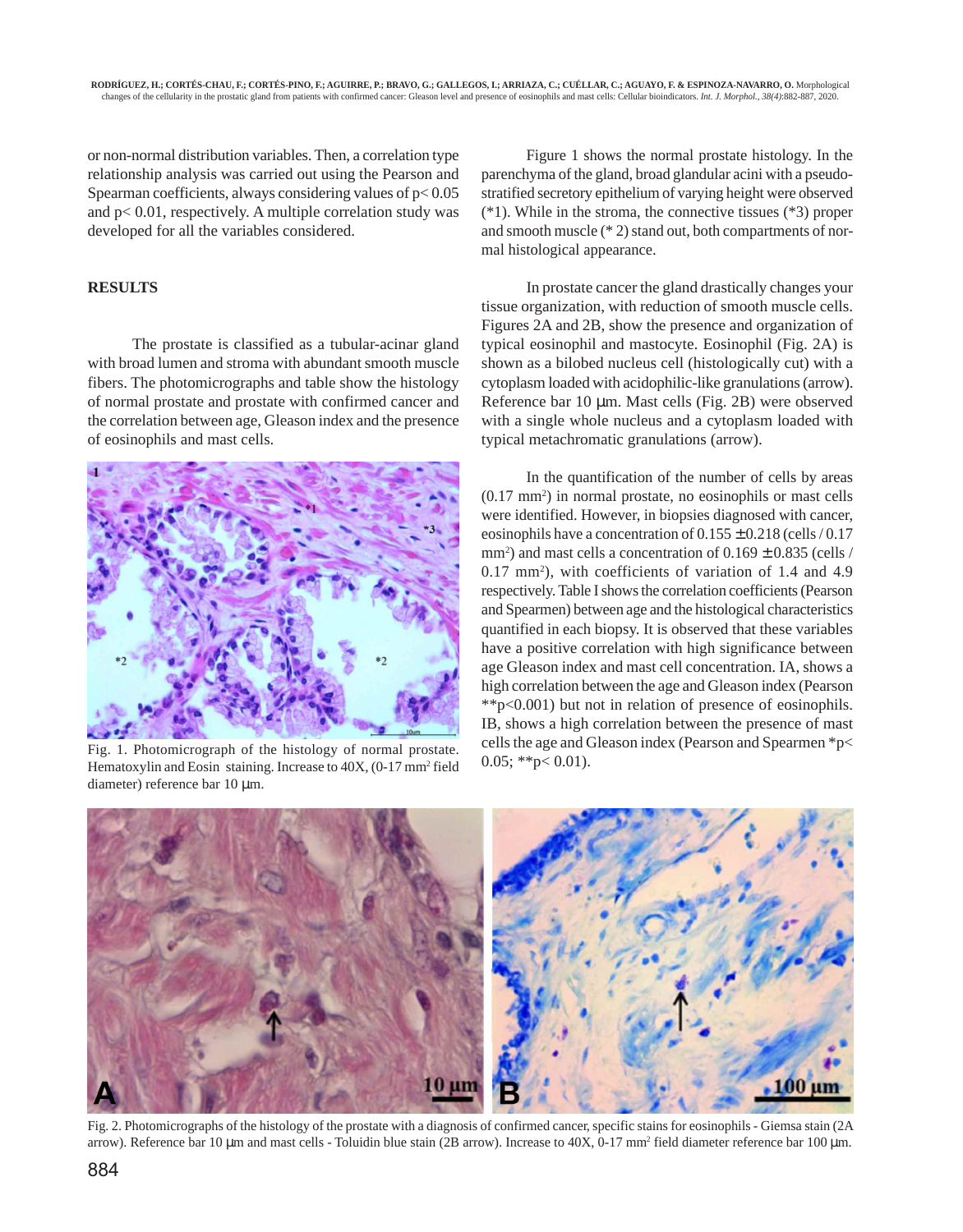Table I. In A, multiple correlation coefficients are shown for the variables: Age, minor Gleason, Major Gleason, Total Gleason, and Eosinophil cell concentration (Pearson and Spearman, with values of  $p<0.05$  and  $\pm p<0.01$ ). In B, multiple correlation coefficients are shown for the variables: Age, minor Gleason, Major Gleason, Total Gleason, and mast cell concentration (Pearson and Spearman, with values of  $p < 0.05$  and  $* p < 0.01$ .

| A   | Correlations | Gleason Index |           |           | Cell types  |
|-----|--------------|---------------|-----------|-----------|-------------|
|     |              | Minor         | Major     | Total     | Eosinophils |
| Age | Pearson      | $0.787**$     | $0.739**$ | $0.803**$ | 0.098       |
|     | n            | 27            | 27        | 27        | 27          |
| Age | Spearman     | $0.461*$      | 0.236     | 0.365     | 0.224       |
|     | n            | 27            | 27        | 27        | 27          |
| B   |              | Minor         | Major     | Total     | Mast cells  |
| Age | Pearson      | $0.889**$     | $0.893**$ | $0.926**$ | $0.625**$   |
|     | n            | 18            | 18        | 18        | 18          |
| Age | Spearman     | $0.584*$      | $0.722**$ | $0.716**$ | $0.737**$   |
|     | n            | 18            | 18        | 18        | 18          |

 $*p< 0.05$ ;  $*p< 0.001$ 

## **DISCUSSION**

Eosinophils are granulocytic leukocytes circulating in the blood, and absent or in small quantities in healthy lung-like tissues, mammary gland, digestive and reproductive systems. An increase in the eosinophilia, is not common in healthy individuals. However, eosinophilia has been described in association with a diagnosis of colorectal, breast, ovarian, cervical, oral, and prostate cancer. Eosinophil infiltration in tissues diagnosed with cancer is known to be unfavorable to the patient's prognosis. They secrete a wide variety of cationic cytokine/protein-like molecules, neurotoxins, peroxidase, and others, which together could exert anti-tumor action or at another time, facilitating tumor progression (Sakkal *et al*., 2016).

Mast cells can always be on alert and respond to a wide variety of external environmental signals and the products of the loss of endogenous homeostasis (inflammation, necrosis, and cancer), releasing chemical mediators of local and systemic action. This cell type is supposed to have epigenetic and transcriptional programs that allow them to maintain stable identities and plasticity of environmental adaptation (Monticelli & Leoni, 2017; Espinosa & Valitutti, 2017).

In this study the patients with confirmed prostate cancer, the histological presence of eosinophilia and tissue mastocytosis were observed (Figs. 1 and 2). Table I show that the patient's age is a factor of high relevance in the presentation, development, and prognosis of prostate cancer since the correlations between age and different grades of Gleason is positive and close to 1.0 (Pearson and Spearmen \*p< 0.05).

In biopsies that confirm the diagnosis of prostate cancer, a variety of cell types associated with inflammation and response in oncogenic progress have been described: innate and adaptive immunity cells, B

and T lymphocytes, macrophages, natural killer, cells dendritic, neutrophils, and mast cells, all of them as infiltrates in the connective tissues and epithelium of the gland (Taverna *et al*., 2013).

Prostate carcinoma is a cancer of solid consistency generated by the coexistence of infiltration of inflammatory cells and dedifferentiation towards the stroma of epithelial cells. Parallel to the beginning of tissue damage there is the release of IL-33 (from the IL-1 family) that is released as a result of a cellular or tissue injury to alert the immune system that express the IL-1RL1 receptor (ST2), including mast cells, eosinophils and B lymphocytes (Cayrol & Girard, 2018).

In a state of tissue normality, the regulated degranulation of mast cells allows modulating the effects of cellular metabolism and acidity constants of tissue fluids. Additionally, Espinosa & Valitutti, add that mast cells can efficiently combat the presence of pathogens, favor the chemical clearance of tissues, and contribute to tissue homeostasis.

In an inflammatory state, such as in the skin, the progress of the process ranges from expanding erythema, accumulation of inflammatory cells in the affected tissues with consequent activation of mast cells, degranulation, and release of pro-inflammatory cytokine mediators and bioactive lipids, which expand the effects and the initial inflammatory reaction, significantly contributing to the structural and biochemical damage of the basal lamina (Joseph *et al*., 2016). Galdiero *et al*. (2017) mention that both mast cells and eosinophils are cells present in the cancer process, being the eosinophils modulated by mast cells. Therefore, among them, there would be a bidirectional modulation in the progress or remission of the pathology.

In solid tumors, the development of eosinophilia has been described. Although, it is not yet discussed whether this feature alone is a pro-cancer or anti-cancer. Even eosinophilia has been associated with good prognosis in cases of colorectal and prostate cancer (Davis & Rothenberg, 2014; Galdiero *et al*.). Although, their bidirectional action with mast cells can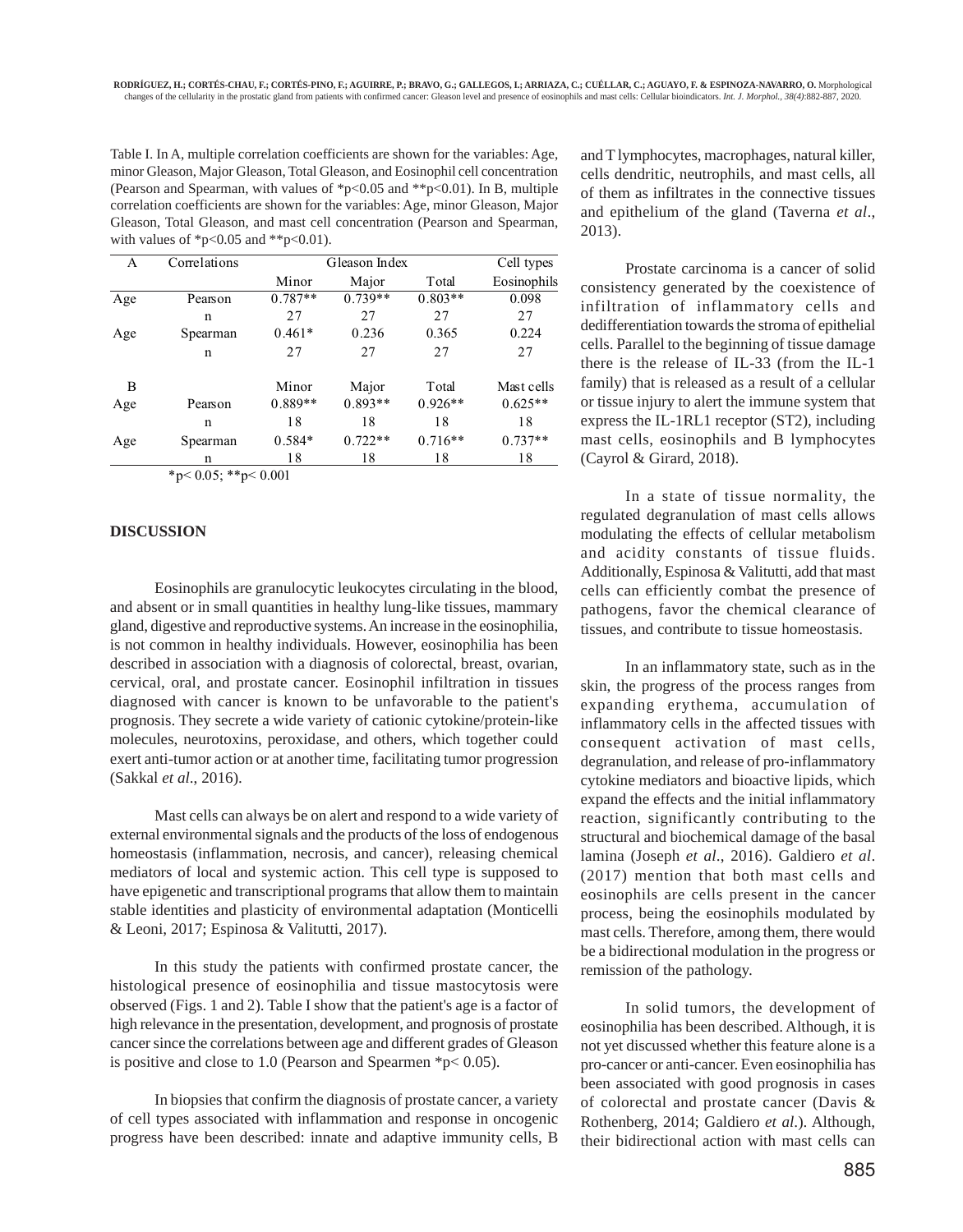influence angiogenesis and lymph tumor angiogenesis by adding a multidirectional action between them and with the rest of the neighboring cells and the tumor microenvironment (Galdiero *et al*.).

In the prostate, the structural and functional existence of smooth muscle fibers in the stroma and basal lamina of type IV collagen can be very vulnerable to these new biochemical microenvironments. In the gastrointestinal system, hyper reactivity of smooth muscle cells has been described in the setting of mast cells and eosinophils (Finkelman *et al*., 2004; Anthony *et al*., 2007).

Innate immune system cells function as efficient early sentinels, which then interact with the adaptive immune system, detecting environmental changes and releasing regulatory cytokines from the immune system. In the oncogenic development of the prostate, the presence of specific infectious agents of the disease may not be present. The pathological process would be a response to an oxidized altered metabolic state where the body's cells try to regulate the multidirectional concert of molecules and cells. Participants in this process mast cells and eosinophils are prominent in the development of tumorigenesis. It is possible that overexpression of mast cells may be caused by the action of eosinophils, an important factor to consider in the prognosis of the disease (Hogan *et al*.; Rodríguez *et al*.).

## **CONCLUSIONS**

It is concluded that in prostate biopsies from Chilean patients with confirmed cancer, eosinophilia and tissue mastocytosis were observed. Correlation analyzes show a direct correlation between older patients, higher Gleason index and presence of mast cell. Regarding eosinophilia, only a correlation between age and Gleason index was observed Further studies are suggested to determine that the presence of eosinophils and mast cells can be used as early bioindicators of prostate cancer.

**RODRÍGUEZ, H.; CORTÉS-CHAU, F.; CORTÉS-PINO, F.; AGUIRRE, P.; BRAVO, G.; GALLEGOS, I.; ARRIAZA, C.; CUÉLLAR, C.; AGUAYO, F. & ESPINOZA-NAVARRO, O.** Cambios morfológicos de la celularidad en la glándula prostática de pacientes con cáncer confirmado: Nivel de Gleason y presencia de eosinófilos y mastocitos: bioindicadores celulares. *Int. J. Morphol., 38(4)*:882-887, 2020

**RESUMEN:** Las diferentes patologías de próstata, involucran la presencia de un nuevo microambiente donde las células inflamatorias son activamente reclutadas. La presente investigación explora la presencia de mastocitos y eosinófilos asociadas a la edad y la evaluación del progreso del cáncer de próstata según índice de Gleason. Cuarenta y dos biopsias de pacientes anonimizados, con cáncer prostático confirmados, fueron utilizadas para su análisis histológico para eosinófilos y mastocitos y posterior determinación del índice de Gleason según edad. Los resultados de los análisis histológicos, muestran la presencia de eosinófilos y mastocitos en biopsias de próstata con cáncer confirmado. En los estudios de correlación múltiple, se observó una alta correlación entre la presencia de linfocitos, mastocitos y la edad del paciente diagnosticado con cáncer prostático, igual correlación se observó entre la edad del paciente y mayor índice de Gleason (Pearson y Spearman p<0,05). Se concluyó que en las biopsias de próstata de pacientes chilenos con cáncer confirmado, se observó eosinofilia y mastocitosis tisular. Los análisis de correlación muestran una correlación directa entre pacientes de mayor edad, índice de Gleason más alto y la presencia de mastocitos. Con respecto a la eosinofilia, solo se observó una correlación entre la edad y el índice de Gleason. Se sugieren estudios adicionales para determinar que la presencia de eosinófilos y mastocitos puede usarse como bioindicadores tempranos del cáncer de próstata.

**PALABRAS CLAVE: Bioindicadores prostáticos; Diagnóstico precoz; Cáncer; Microambiente celular.**

## **REFERENCES**

- Akuthota, P.; Wang, H. B.; Spencer, L. A. & Weller, P. F. Immunoregulatory roles of eosinophils: a new look at a familiar cell. *Clin. Exp. Allergy, 38(8)*:1254-63, 2008.
- Anthony, R. M.; Rutitzky,L. I.; Urban, J. F. Jr.; Stadecker, M. J. & Gause, W. C. Protective immune mechanisms in helminth infection. *Nat. Rev. Immunol., 7(12)*:975-87, 2007.
- Carmeliet, P. Angiogenesis in health and disease. *Nat. Med., 9(6)*:653-60, 2003.
- Cayrol, C. & Girard, J P. Interleukin-33 (IL-33): A nuclear cytokine from the IL-1 family. *Immunol. Rev., 281(1)*:154-68, 2018.
- Chao, J.; Li, P. & Chao, L. Kallistatin suppresses cancer development by multi-factorial actions. *Crit. Rev. Oncol. Hematol., 113*:71-8, 2017.
- Davis, B. P. & Rothenberg, M. E. Eosinophils and cancer. *Cancer Immunol. Res., 2(1)*:1-8, 2014.
- Espinosa, E. & Valitutti, S. New roles and controls of mast cells. *Curr. Opin. Immunol., 50*:39-47, 2017.
- Finkelman, F. D.; Shea-Donohue, T.; Morris, S. C.; Gildea, L.; Strait, R.; Madden, K. B.; Schopf, L. & Urban, J. F. Jr. Interleukin-4- and interleukin-13-mediated host protection against intestinal nematode parasites. *Immunol. Rev., 201*:139-55, 2004.
- Galdiero, M. R.; Varricchi, G.; Seaf, M.; Marone, G.; Levi-Schaffer, F. & Marone, G. Bidirectional mast cell-eosinophil interactions in inflammatory disorders and cancer. *Front. Med. (Lausanne), 4*:103, 2017.
- Gao, Z. G. & Jacobson, K. A. Purinergic signaling in mast cell degranulation and asthma. *Front. Pharmacol., 8*:947, 2017.
- Globa, T.; Saptefrti, L.; Ceausu, R. A.; Gaje, P.; Cimpean, A. M. & Raica, M. Mast cell phenotype in benign and malignant tumors of the prostate. *Pol. J. Pathol., 65(2)*:147-53, 2014.
- Hogan, S. P.; Rosenberg, H. F.; Moqbel, R.; Phipps, S.; Foster, P. S.; Lacy, P.; Kay, A. B. & Rothenberg, M. E. Eosinophils: biological properties and role inhealth and disease. *Clin. Exp. Allergy, 38(5)*:709-50, 2008.